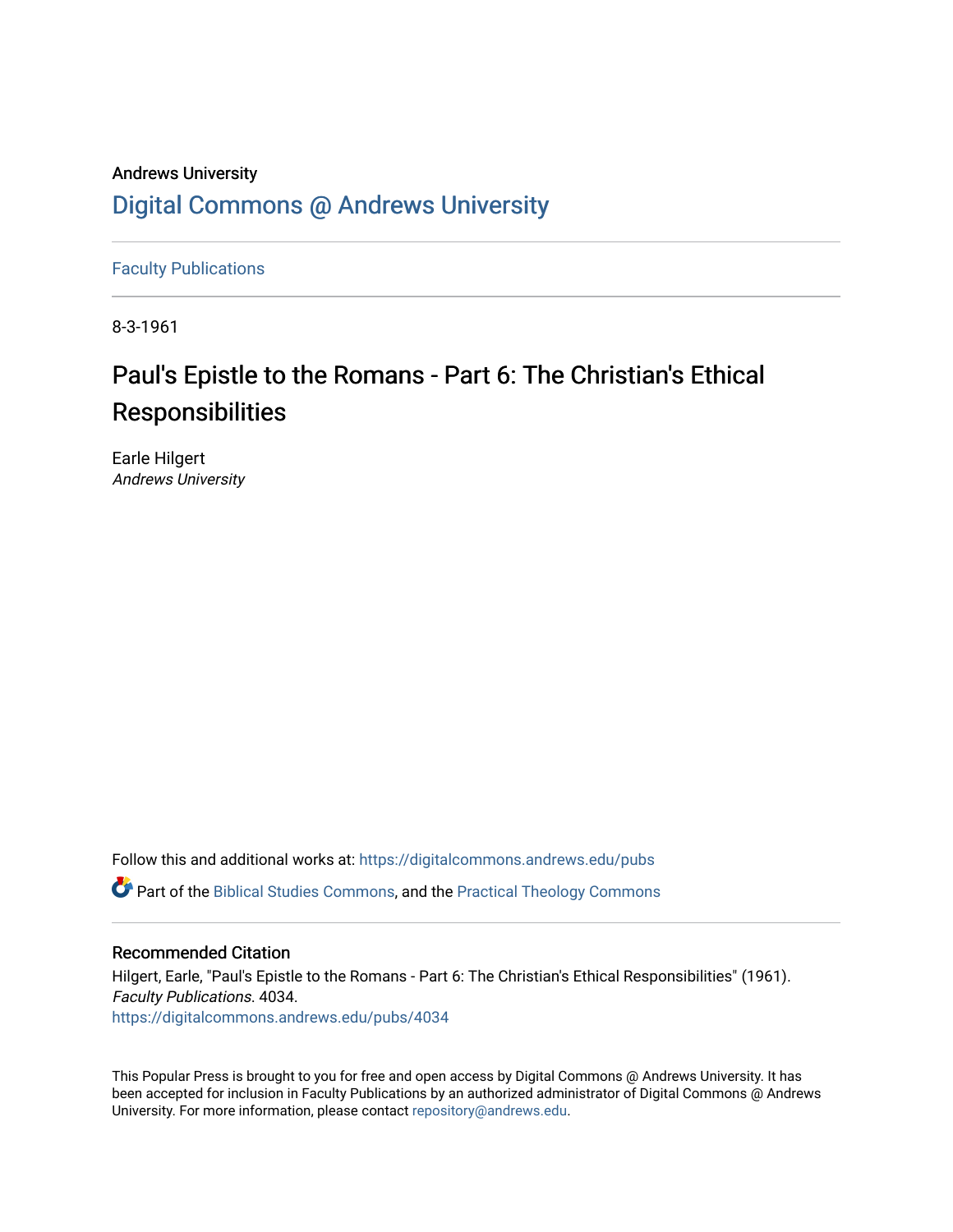#### Paul's Epistle to the Romans-6

[This article is based on Romans 12-16. A careful review of these chapters before reading the article will prove rewarding.—EDITORS.1

**T**HE last main section of the Epistle to the Romans is devoted to the responsibilities of the Christian toward his fellow men. This is very different from the rest of the Epistle where Paul is largely concerned with various aspects of the doctrine of salvation. The fact, however, that Paul completes his Epistle with a large section on ethics shows that the Christian cannot divorce ethics from theology.

Christ's prayer for His disciples, "I do not pray that thou shouldst take them out of the world, but that thou shouldst keep them from the evil one" (John 17:15, R.S.V.), means that the Christian must live a life of responsibility in the world. It is to these responsibilities as they impinged on Christians in his day that Paul now turns. Having established that we are saved, he now takes up a series of practical matters upon which this fact has a bearing.

Paul begins his appeal with the admonition "to present your bodies as a living sacrifice, holy and acceptable to God, which is your spiritual worship" (Rom. 12:1, R.S.V.). In  $(Kom. 12:1, KR.S.V.).$  In view of the broad, comprehensive meaning of the term "body," as pointed out in a previous article, we must understand the present statement to mean that we must present our *whole selves.* The Christian cannot divide himself, part for God and part for the world. Thus Paul speaks in the following verse of a transformation "by the renewal of your mind." While the care of the physical body is important, concern for the body as such has no religious meaning apart from the renewal of the whole person through the power of the Holy Spirit.

Paul's practical counsel for Christian life is always characterized by a concern for healthy balance. He recognizes that Christians have different gifts, and he urges that each be used cooperatively for the upbuilding of the church, the "body of Christ." As the various organs of the body work in balance and harmony, so must the members of the church. It is not difficult to imagine that the Romans could well understand these words of advice. Living at the center of world government, they were part of a highly organized society. Paul is concerned that as they enter into the "freedom" of Christ they not feel that this has made organization and cooperation of little importance.

We know of more than one instance

**The Christian's**  Ethical By Earle Hilgert **Responsibilities** 

in the history of the Jews of Rome in Paul's time where there seems to have been disorder. Suetonius *(Claudius*  25) reports that during the reign of the Emperor Claudius (A.D. 41-54) the Jews of the city of Rome were involved in a riot that resulted in their banishment (cf. Acts 18:2). There is evidence to suggest that this riot may have been connected with Jewish reaction to Christian preaching. Similarly, a short time after Paul wrote to the Romans the Christian church there evidently was torn with strife, a situation which may possibly have been instrumental in bringing about his own death.

Paul seems to allude to some such problem in Philippians 1:15-18 where, probably writing from Rome, he declares: "Some indeed preach Christ from envy and rivalry, but others from good will. . . . The former proclaim Christ out of partisanship, not sincerely but thinking to afflict me in my imprisonment" (R.S.V.).

If the early Christian legends regarding the controversy at Rome between Peter and Simon Magus can be held to contain a kernel of truth, we have here further evidence of disruption at an early date in the tranquillity of the church, arising specifically out of a misuse or pretended use of the gift of the Spirit. In view of all this it is understandable that Paul is concerned to urge a sensible, balanced approach to the gifts of the Spirit and indeed to all Christian endeavor.

#### The Christian and Government Authority

Beginning with Romans 13 Paul discusses the responsibility of the Christian to government. He is positive in his point of view. "He who resists the authorities resists what God has appointed. . . . For rulers are not a terror to good conduct, but to bad" (chapter 13:2, 3, R.S.V.). It has often been pointed out that Paul was writing this at a time when the Roman government was reasonably strong and just. In Nero's earlier days as emperor the philosopher Seneca was his prime minister. Most of the stories of Nero's notorious and evil deeds come from his later life, after the fall of Seneca. It has been suggested that had Paul written a few years later, when conditions at the imperial court had deteriorated, he might not have written as positively as he did.

To us it seems that such an explanation places this passage in a much too narrow context. Although in his last days Nero did persecute the church bitterly, the principles that Paul lays down here can hardly be subjected to the vagaries of Roman policy toward Christians. Too often it is forgotten that although the Roman imperial court many times was shamelessly corrupt, conditions at court probably affected very little the everyday life of the average man in the street. The highly organized Roman civil service continued to govern the lives of the people with the greatest efficiency the world had thus far known, regardless of conditions at the highest level.

Apart from all this, however, there is a deep theological basis for the admonition Paul gives regarding Christians and government. He declares, "Let every person be subject to the governing authorities. For there is no authority except from God, and those that exist have been instituted by God" (chapter 13:1, R.S.V.). The familiar word "authority" (Greek<br>exousia, also often translated *exousia,* also often translated "power") immediately reminds us of many other instances in which Paul uses this term to refer not only to human beings but also to the supernatural angelic powers that direct the affairs of men (cf. Titus 3:1, 2: "Put them in mind to be subject to principalities and powers, to obey magistrates"; Eph. 3:10: "the principalities and powers in heavenly places").

As Paul and other early Christians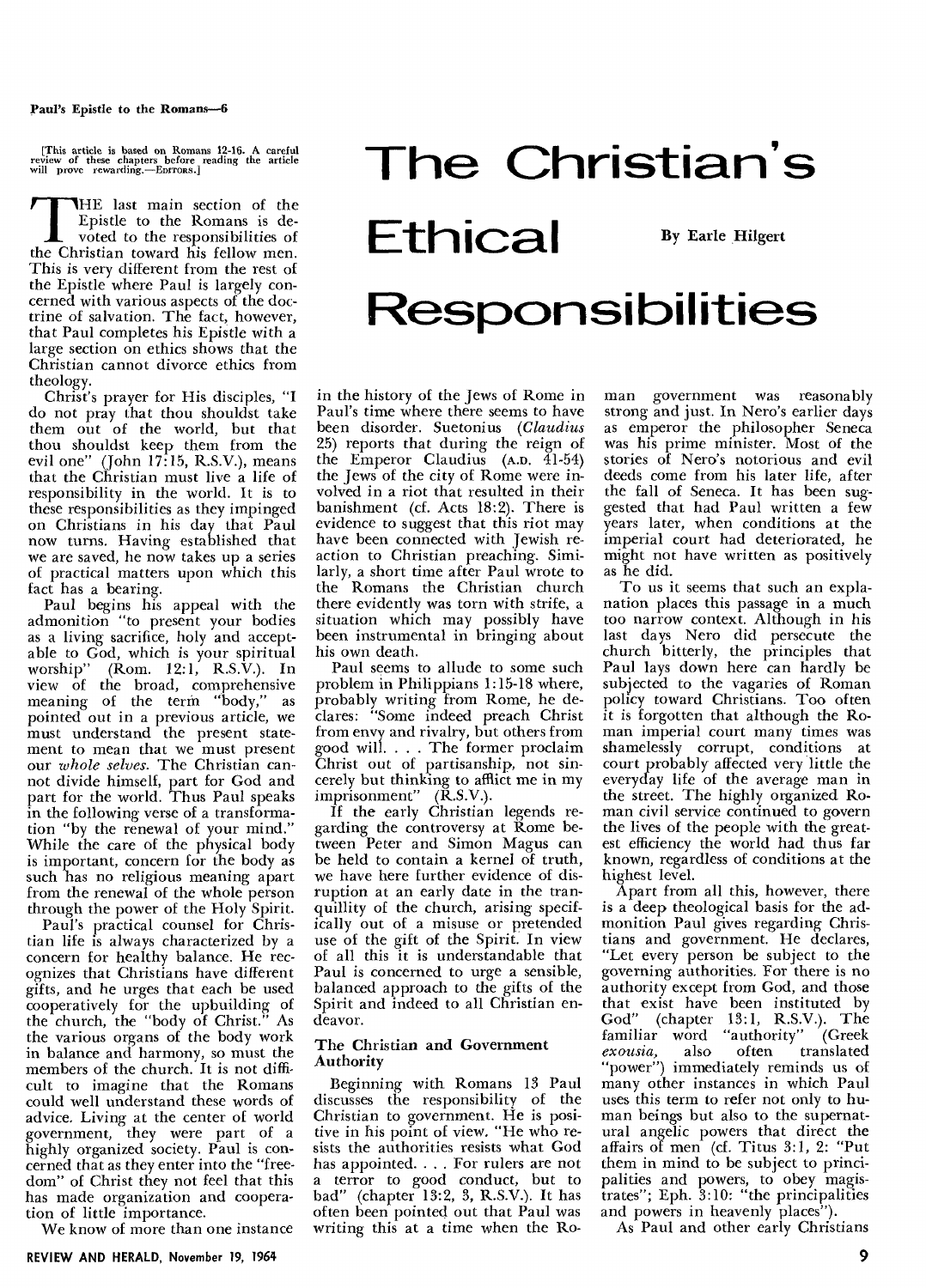looked at the world, there probably was no sharp line of distinction between the power administered by worldly rulers and that given them by God through the mediation of these heavenly "principalities and powers" or "authorities." Thus Paul can assert that "there is no authority except from God" (chapter 13:1, R.S.V.).

Closely related to this is Paul's conviction that Christ is triumphant over all other spiritual powers. They are subservient to Him (Eph. 1:21, 22; Col. 2:15). By means of this line of thought, which was familiar to the early Christians, Paul is able to show that rulers carry an authority granted by God and that the Christian's allegiance to God demands allegiance to government. While today we are not apt to think of "principalities and powers" in quite the same way as did people in Paul's time, the principle nevertheless remains the same. A good citizen may not necessarily be a good Christian, but a good Christian must be a good citizen.

These words must also have been meaningful to those early Christians in times of persecution. Understanding as they did that governmental authority was rooted in the power of God as mediated by angelic beings, when they came to the point of having to choose to obey God rather than man they did this in the knowledge that Christ had indeed triumphed over all supernatural powers of darkness. In His resurrection He was exalted "far above all rule and authority and power and dominion, and above every name that is named, not only in this age but also in that which is to come" (Eph. 1:21, R.S.V.).

#### Strong and Weak Brethren

In Romans 14 and 15 Paul discusses another problem that was widespread in the church. This was the question of various ceremonial and liturgical observances. Long before becoming Christians, both Jews and Gentiles were accustomed to religions filled with ritual practices and taboos. Inevitably as they came into the Christian church they brought with them many of these ingrained attitudes, and these immediately became apparent in their practice of Christianity. This was particularly true of Jewish Christians. Thus in chapter 14 Paul speaks of various Christians who had problems of conscience in regard to what they ate and to their various times of religious observance.

The apostle is very general here in his reference to these customs and does not pick out any particular Jewish or Gentile practice for either condemnation or commendation. He is concerned rather with the practical issue of harmony among brethren within



From earliest times Christians have been persecuted for their faith. In spite of this, the apostle Paul counsels Christ's followers to be "subject unto the higher powers." How can this be?

the church. He characterizes the one who insists on ritual observances as "weak in faith," and then warns the brother who does not follow those practices not to despise his brother who does. (See verse 3, R.S.V.)

The basic principle is that "God has welcomed him." Minor matters of religious practice should not be inflated into major ones. That which counts is *faith—a* man's relationship to God in Jesus Christ. Ritual observances have meaning only in terms of this relationship of faith. The observance of a day can be meaningful to the Christian only when he observes it in reference to his faith in Christ as his Saviour. The mere mechanics of any ritual are meaningless.

This means that the brother who is "strong" has an added responsibility toward the brother who is "weak" (chapter 15:1). A man who is able to live the Christian life and enjoy union with Christ without the help of certain "props" or observances dares not count himself better than his brother who may still need to structure his religious life more in terms of specifics that have always been meaningful to him. Spiritual pride is as dangerous for the one as for the other. A humble acceptance of the fact that equally conscientious people will express their relationship with Christ in different ways can only promote the unity of the church. Paul can declare then, "Welcome one another, therefore, as Christ has welcomed you, for the glory of God" (chapter 15:7, R.S.V.).

### Paul the Friend

The last chapter of Paul's Epistle to the Romans is a kind of appendix. There is the possibility that it may originally have been written as a separate Epistle. In any case, it constitutes 4 letter of introduction for a deaconess) named Phoebe, a member of the church at Cenchreae, a seaport near Corinth. It appears probable that this Christian woman was about to make a trip to Rome and that Paul took this opportunity to write a letter of introduction for her by which he might also greet his many friends there. He asks them to see that she is taken; care of while in the great capital city. Perhaps Phoebe had never been to Rome before and if so, anyone coming from the provinces to the capital would indeed appreciate such a letter as this, opening up a new world of friends who could help her in a new experience.

It has often been pointed out that Paul here seems to have an unusual number of friends in a church that he had never visited. This is not so surprising when we remember that in his day "all roads led to Rome." During the late spring, summer, and early autumn the sea lanes of the Mediterranean were crowded with ships plying to and from Italy. Travel, especially to the capital, was by no means uncommon. This makes it easier to belieye that Paul, who had himself traveled widely throughout the eastern Mediterranean world, might after these many years of ministry have a large company of former friends now living in Rome.

Only a few of the persons whom Paull greets here are familiar names from other references in the New Testament. Prisca (or Priscilla) and Aquila, whom he mentions in verse 3, are old friends from the book of Acts  $\left($ see $\right|$  Acts 18:2, 3, 18). Here we learn something that we would not otherwise have known about them—that they[ had risked their lives at some time for Paul. Apparently this Christian couple had returned in the meantime to Rome and had put their home at the disposal of other Christians for services. Christians, of course, at this early date had no church buildings.

EVen though the other persons mentioned in the letter are not referred to elsewhere in the New Testament, we can get from this list of names an unforgettable impression of the warmth of the apostle Paul as a personal friend. He not only remembers people's names, he knows events of their lives. Epaenetus (verse 5) was doubtless one of Paul's earliest converts at Ephesus. He remembers Mary's hard work (verse 6). Andronicus and Junias are of particular interest because Paul speaks of them as "my kinsmen" (verse 7).

The word he uses here for "kinsmen" may mean either members of his family or simply "fellow country-